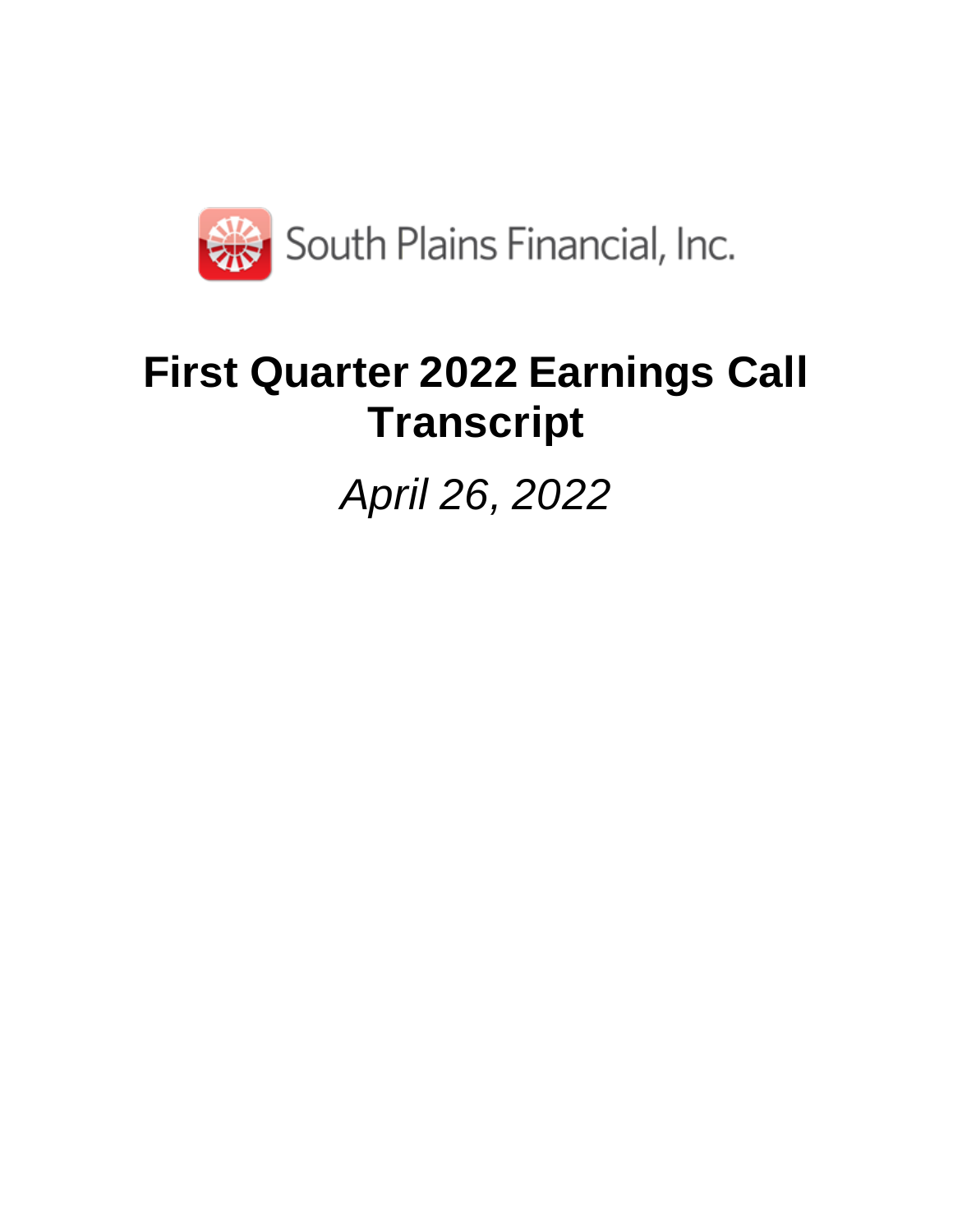# **C O R P O R A T E P A R T I C I P A N T S**

**Steve Crockett,** *Chief Financial Officer and Treasurer* **Curtis Griffith,** *Chairman and Chief Executive Officer* **Cory Newsom,** *President*

# **C O N F E R E N C E C A L L P A R T I C I P A N T S**

**Brady Gailey,** *KBW*

**Brad Milsaps,** *Piper Sandler*

## **P R E S E N T A T I O N**

#### **Operator**

Good afternoon, ladies and gentlemen and welcome to the South Plains Financial, Inc. First Quarter 2022 Earnings Conference Call.

As a reminder, this conference is being recorded.

I would now like to turn the call over to Mr. Steve Crockett, Chief Financial Officer and Treasurer of South Plains Financial. Please go ahead, sir.

#### **Steve Crockett**

Thank you, Operator and good afternoon, everyone. We appreciate your participation in our first quarter 2022 earnings conference call.

With me here today are Curtis Griffith, our Chairman and Chief Executive Officer, and Cory Newsom, our President.

As a reminder, a replay of this call will be available on our website within two hours of the conclusion of the call until May 10, 2022. Additionally, a slide deck presentation to complement today's discussion is available on the News and Events section of our website.

Before we begin, let me remind everyone that this call may contain forward-looking statements that are subject to a variety of risk, uncertainties, and other factors that could cause actual results to differ materially from those anticipated future results. Please see our Safe Harbor statement in our earnings press release that was issued this afternoon and on Slide 2 of the slide deck presentation available on our website. All comments made during today's call are subject to those Safe Harbor statements. Any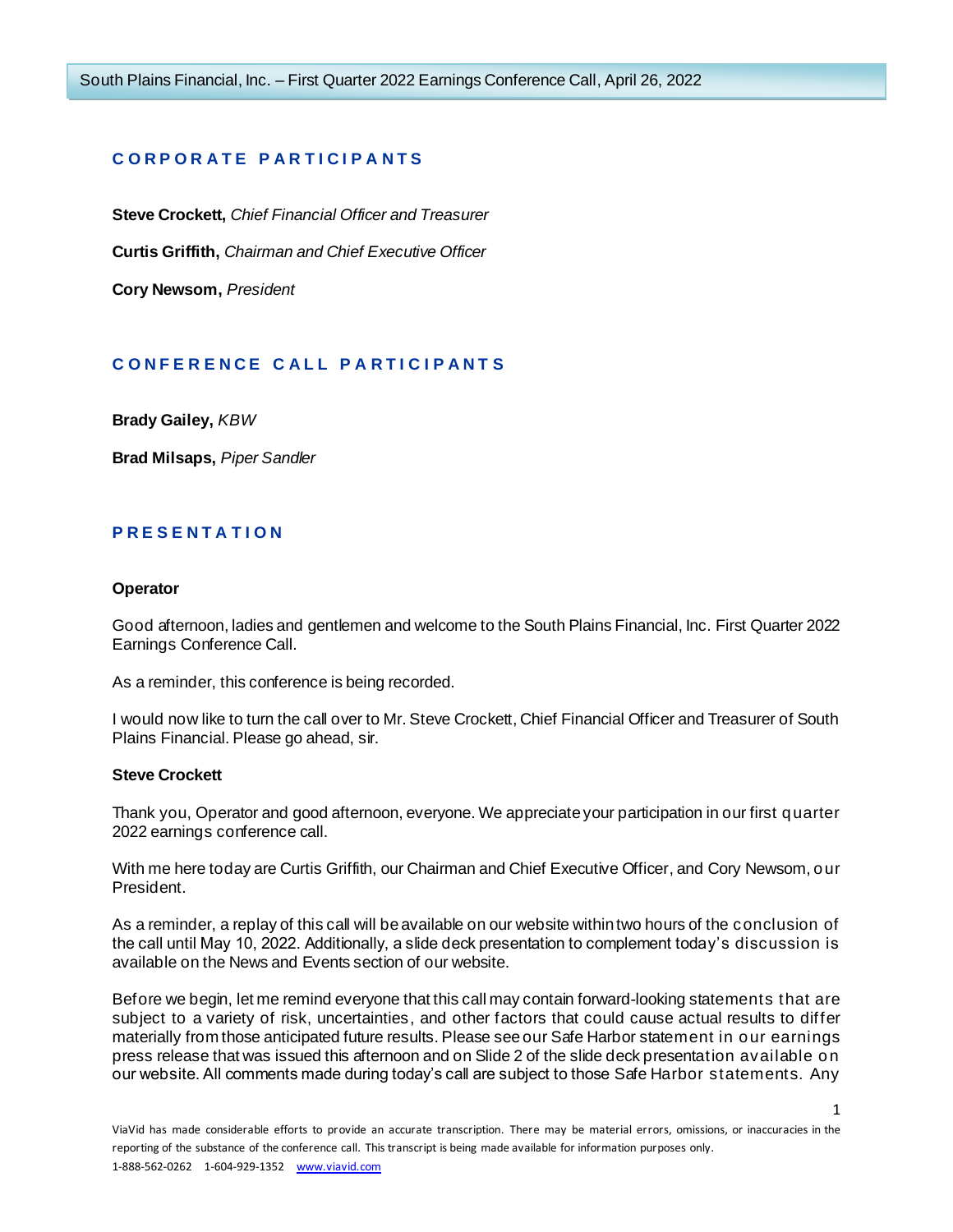forward-looking statements presented herein are made only as of today's date, and we do not undertake any duty to update such forward-looking statements, except as required by law.

Additionally, during today's call, we may discuss certain non-GAAP measures, which we believe are useful in evaluating our performance. A reconciliation of these non-GAAP measures to the most comparable GAAP measures can also be found in our earnings release and on Slide 19 of the slide deck presentation.

At this point, I'll turn the call over to Curtis.

#### **Curtis Griffith**

Thank you, Steve, and good afternoon.

On today's call, I will briefly review the highlights of our first quarter 2022 results. Cory will provide an update on our efforts to accelerate loan growth as well as the successes that we're beginning to achieve in many of our markets. Steve will then conclude with a more detailed review of our Q1 results.

Turning to Slide 4, we reported net income of \$14.3 million or \$0.78 per diluted common share, which compares to net income of \$14.6 million or \$0.79 per diluted common share in the fourth quarter of 2021, and \$15.2 million or \$0.82 per diluted common share in the first quarter of 2021.

It's important to note that our first quarter results included a positive fair value adjustment on our mortgage servicing rights portfolio that added \$0.19 per share and a reserve release equating to \$0.09 per share, both net of tax. Excluding the impact of these two items, we see core earnings for the first quarter of 2022 of \$0.50 per share, which we believe provides a better baseline for the run rate earnings of the Company.

During the first quarter, we grew loans 2.6% annualized compared to the fourth quarter of 2021. As Cory will discuss, we experienced the typical softer trends through the fourth and first quarters, which suppressed loan growth. However, underlying loan demand remains strong as we continue to experience solid momentum across all of our markets.

In Lubbock, we're benefiting from recent acquisitions by out of State banks, which are creating customer disruption and opening up opportunities to bring new relationships to South Plains. In our MSAs at Dallas, Houston, and El Paso, economic growth is strong, and our recently hired lenders continue to build their portfolios, which we expect to accelerate loan growth as we move through the year. We are excited with the progress that we've achieved in the Permian Basin as we have invested in our employees, infrastructure, and operations to position City Bank to gain market share in this very dynamic region.

We also believe that we have an attractive deposit franchise, which continues to demonstrate robust growth, having increased \$109 million or 13% annualized from the fourth quarter of 2021. Our cost of deposits remained stable at 23 basis points in the first quarter of 2022, which was consistent with the fourth quarter's level, while noninterest-bearing deposits represented 33% of total deposits.

Our deposit franchise will provide the liquidity to fund loan growth in our MSAs as we continue to work to improve our loan-to-deposit ratio, which was 71% at the end of the first quarter of 2022. As we put this excess liquidity to work in higher-yielding loans, we expect to see increased net interest earnings that will help offset the decline in our mortgage business in this rising interest rate environment.

During the first quarter, mortgage banking income, excluding the MSR fair value adjustment, was approximately 19% of total revenue, which compares to 23% in the fourth quarter of 2021 and 34% in the

 $\mathfrak{D}$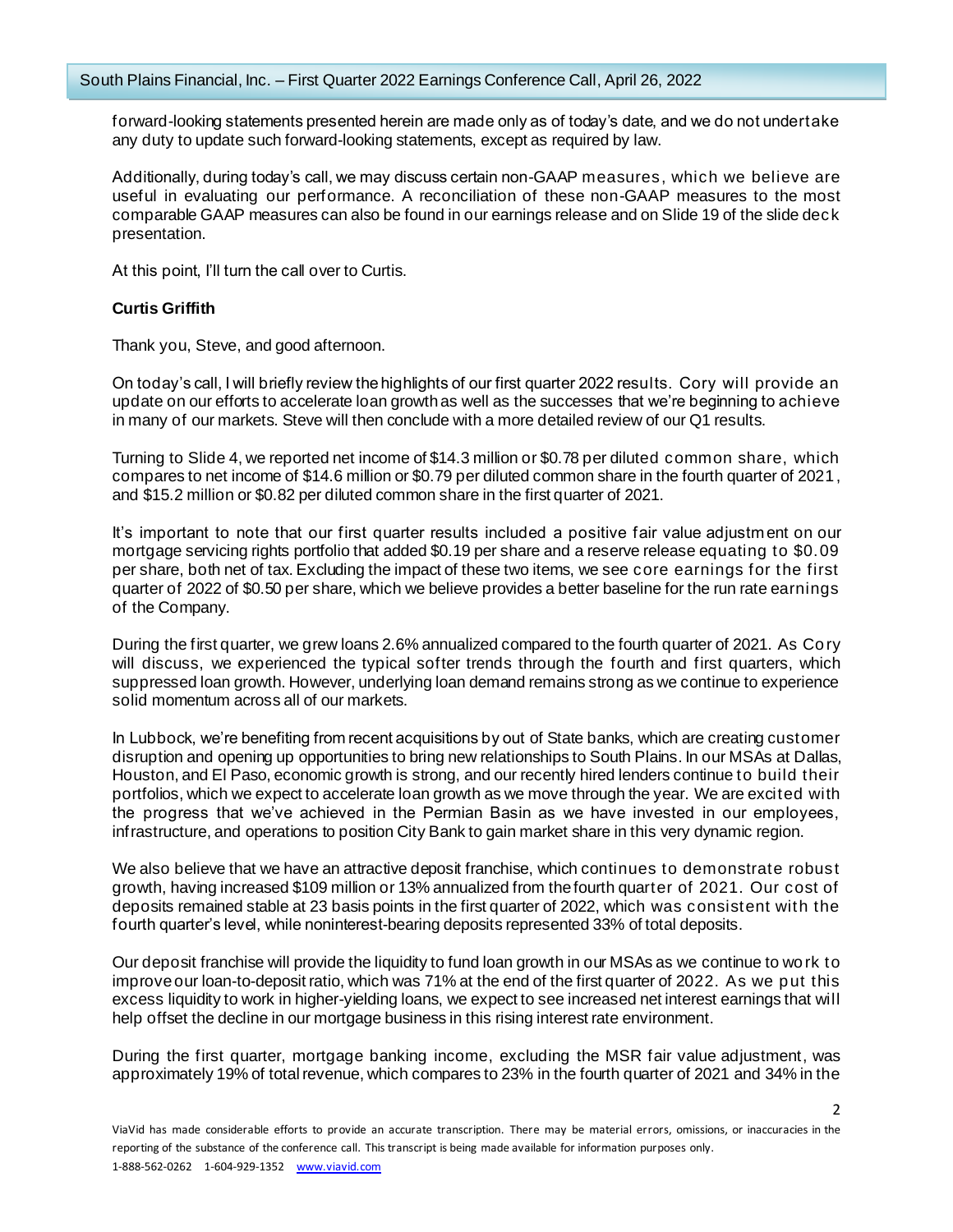first quarter of 2021. We continue to expect mortgage banking income to normalize at approximately 10% to 15% of revenues.

As we continue to grow the bank, we will remain disciplined on credit, which is central to our culture. During the first quarter of 2022, we continued to experience improving credit metrics in our loan portfolio, driven by improvements in our hotel and direct energy segments. As a result, we recorded a negative provision for loan losses of \$2.1 million in the first quarter of 2022, compared to no provision for loan losses in the fourth quarter of 2021.

Turning to capital, we remain focused on our capital allocation through our dividend , which has grown over time, and strategically utilizing our share repurchase program. As a result, our Board of Directors authorized a quarterly dividend of \$0.11 per share this past week. This will be our 13 consecutive quarterly dividend and will be paid as of May 16, 2022 to Shareholders of record on May 2, 2022. We also repurchased approximately 106,000 shares during the first quarter of 2022 under our share repurchase program.

Now let me turn the call over to Cory.

#### **Cory Newsom**

Thank you, Curtis, and good afternoon everyone.

Starting with our loan portfolio on Slide 5, loans held for investment at the end of the first quarter of 2022 were \$2.45 billion, which is an increase of \$16.1 million from the fourth quarter of 2021. This increase was primarily the result of organic net loan growth of \$27.9 million, partially offset by a decrease due to SBA forgiveness and repayments of \$11.8 million in PPP loans through the first quarter of 2022.

Our organic loan growth remained relationship-focused and occurred primarily in land development and construction loans, commercial retail loans, and consumer loans. As Curtis noted, loan growth is typically soft in the first quarter, given seasonality from our Ag portfolio, which experiences repayments. During the first quarter, we had net repayments of \$35.5 million.

Looking to the second quarter, we also expect to see a large relationship in the energy sector of approximately \$46 million pay off as it moves to a non-bank structure. This has been expected and will be a headwind to second quarter loan growth. That said underlying loan demand remai ns robust, and we remain confident in our goal of delivering mid- to high-single-digit loan growth for the full year of 2022.

We expect to see an acceleration in organic loan growth in the second half of the year as we continue to benefit from strong economic growth, combined with our newly added lenders continue to bring new relationships to South Plains.

As we've discussed on our prior calls, we are adding experienced bankers who share our lending philosophy, credit philosophy, and culture across our MSA markets with a focus on Dallas, Houston, and El Paso. Our strategy is to redeploy our excess low-cost deposits from our smaller non-metropolitan markets into our larger, more dynamic lending markets where we have had strong success. This can clearly be seen in Houston where we recruited a new market head and have experienced 67% loan growth over the last year. Likewise, we've experienced 13% loan growth in Dallas over the last year as we continue adding to our lending team.

As a result of our success, we are also expanding our commercial office space in some of our key metro locations, given the significant potential that we see to increase our presence in these large and growing markets.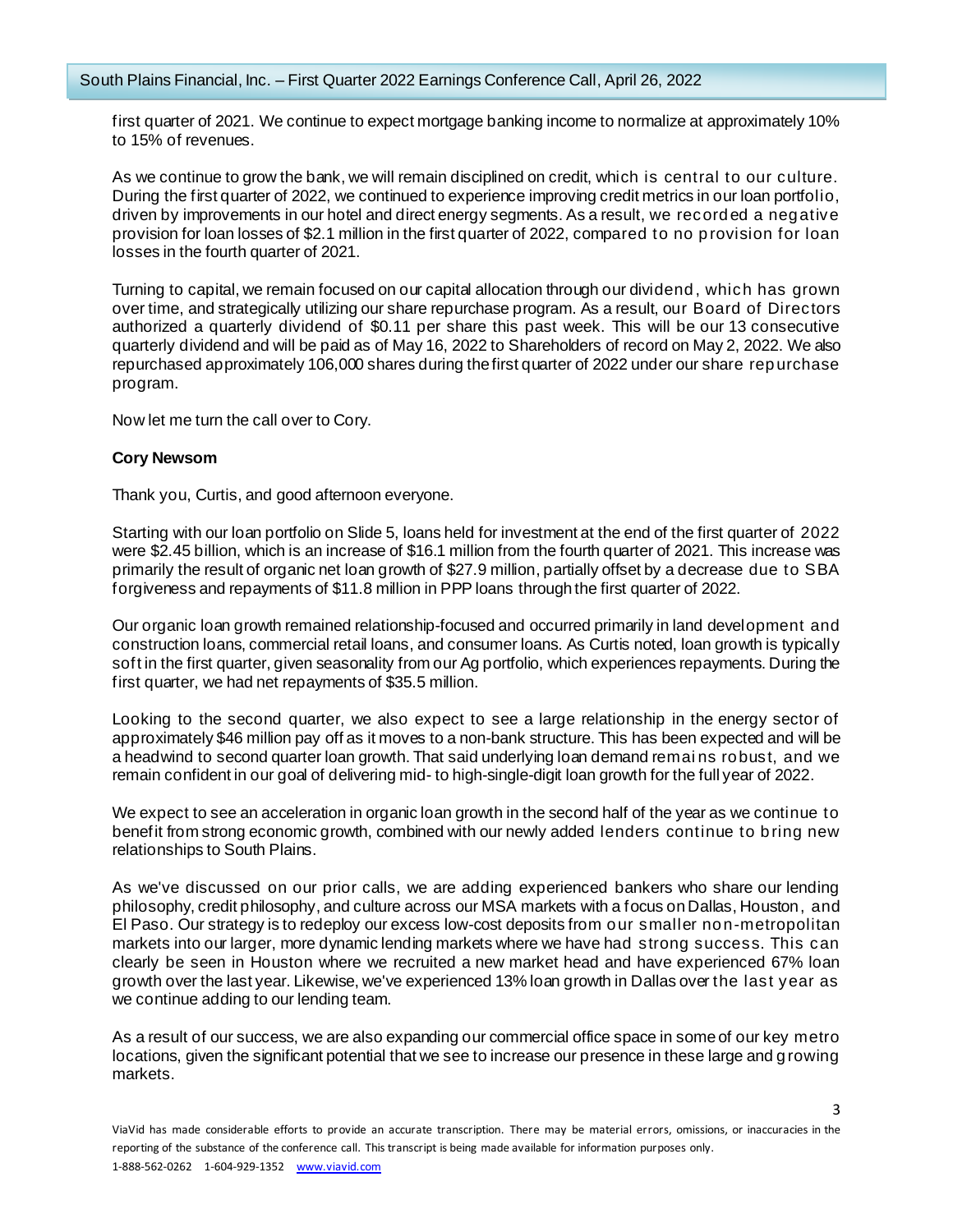Importantly, we believe we have a competitive advantage given that we can close deals more quickly than our larger competitors while not sacrificing on underwriting. We can make rapid decisions, our processes are less onerous, and we are not cutting corners or taking unwarranted credit risks. This provides the foundation to move profitable relationships from our larger competitors as we continue to add to our lending team.

Another market that holds real potential is the Permian Basin. The Permian is unique, given that it is an approximately \$12 billion deposit market with no dominant bank in the region. It is a relationship-focused market with a significant private banking opportunity combined with C&I and real estate lending.

Since we entered the market over two years ago, we have worked to establish our culture, demonstrate how we service our customers, as well as upgrade our facilities and technology. We also took the time necessary to install the right market leaders in Midland and Odessa. We are beginning to see the benefits of these actions and expect to see many more in the months and years ahead.

Over the medium term, we believe we see an opportunity to more than double our loan portfolio in this region as we focus on developing private banking relationships, while also growing our C&I loan portfolio. The Permian Basin is a dynamic market for the South Plains and not just because oil has risen sharply in recent months. There is generational wealth in the region that wants to do business with a local bank. Given that there are only four community banks in Midland and Odessa, we see an opportunity to gain significant share of the market.

Turning to Slide 7, mortgage loan originations decreased 25% to \$235 million in the first quarter of 2022 as compared to the fourth quarter of 2021. This slowdown has been expect ed given the rapid rise in interest rates pressuring refinance volumes combined with the record volumes that we have experienced over the last two years.

We continue to manage this business for profitability and are making the best long-term decisions for South Plains and our Shareholders. As a result, we made the decision in the first quarter to not counter aggressive employment offers for several large mortgage producers in our Dallas area, given our view of the cycle. Looking forward, we expect originations to begin to stabilize in the second quarter with the seasonal pickup in mortgage demand that we typically experience in the spring.

While mortgage originations were lower, we did experience a \$4.5 million positive fair value adjustment to the Company's mortgage servicing rights portfolio. This was due to the rising interest rates experienced in Q1, which is slowing the prepayment rate and causing a longer estimated life of the portfolio. Overall, we continue to expect our mortgage banking revenues to decline to approximately 10% to 15% of the total revenues and believe that this will likely occur more quickly than originally expected, given the rapid rise in interest rates and the staffing reductions that we had during the first quarter.

Turning to Slide 8, we generated \$23.7 million of noninterest income in the first quarter of 2022, compared to \$22.9 million in the fourth quarter of 2021. The increase was primarily due to an increase of \$1.2 million in mortgage banking activities revenue as just discussed and an \$869,000 increase in income from an investment in a small business investment company, which was partially offset by the seasonal decrease of \$598,000 in income from insurance activities.

To conclude, we believe we've made good progress through the first quarter positioning South Plains for sustained organic loan growth, improved profitability, and accelerating earnings growth. We continue to add to our lending teams in our MSA markets, which positions us for share gain. We have made necessary investments in our facilities, infrastructure, and people in the Permian Basin to achieve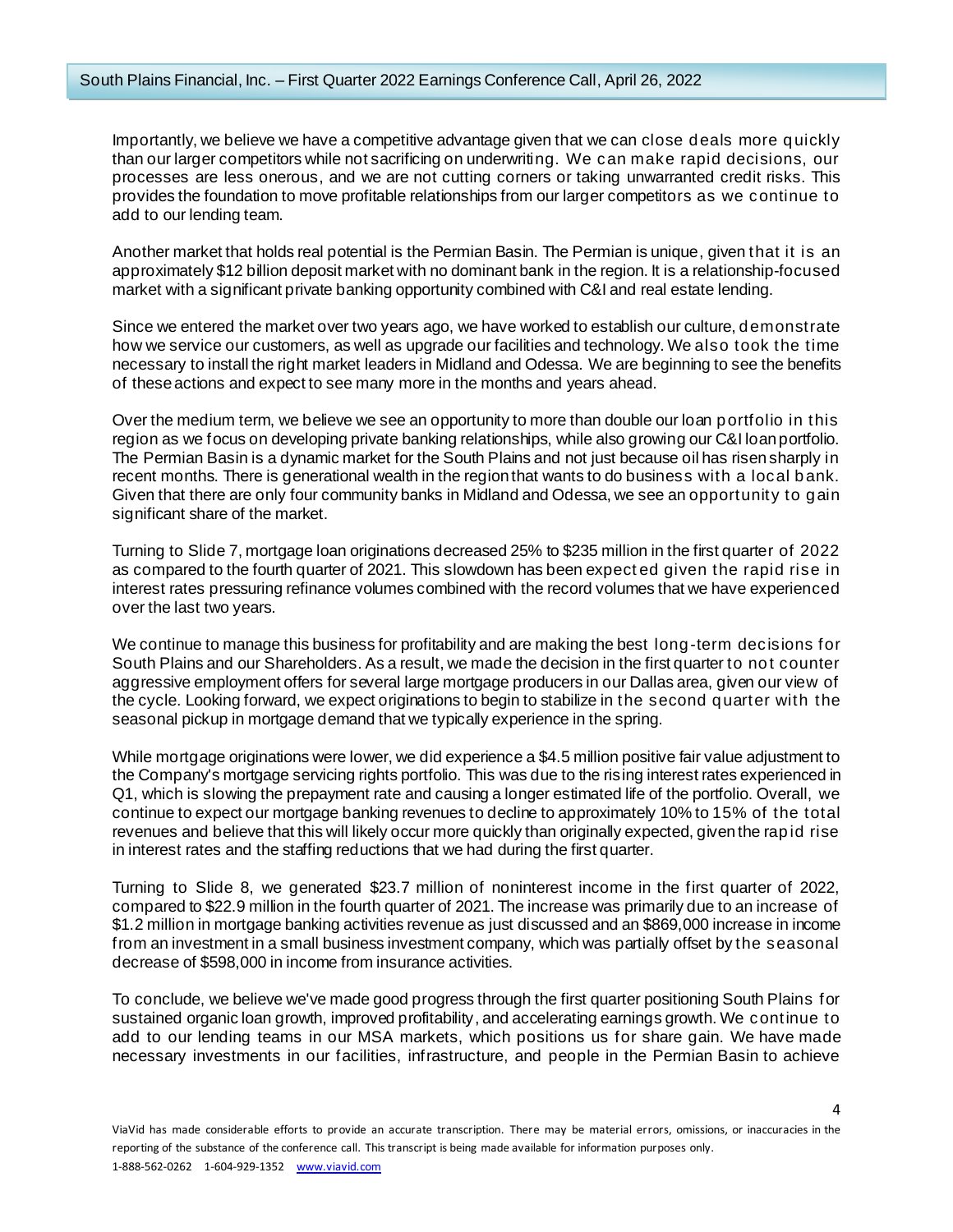sustainable long-term growth there for South Plains and not growth just attributable to the rise in oil prices.

Lastly, our home market of Lubbock continues to see strong population growth as well as disruption from recent bank acquisitions, which we believe will present further market share gain opportunit ies. Taken together, we remain confident in our outlook for mid- to high-single-digit loan growth in 2022.

I would now like to turn the call over to Steve.

#### **Steve Crockett**

Thank you, Cory.

Starting on Slide 10, net interest income was \$29.9 million for the first quarter of 2022 as compared to \$31.4 million for the fourth quarter of 2021. The decrease since the fourth quarter of 2021 was due primarily to a decline of \$1.7 million in loan interest income as a result of a decrease of 4 basis points of yield, recognized in the fourth quarter of 2021 on several large loan payoffs; a decline of \$388,000 in interest and fees on PPP loans as the amount of PPP loan forgiveness payments received fell 47% ; and having two fewer days in the quarter.

Looking forward, we believe that we are well-positioned for our net interest income to benefit as we grow our loan portfolio and benefit from the anticipated rise in interest rates through the year. We recognized \$667,000 in PPP fee income as an adjustment to interest income, which included accelerated income on PPP loans forgiven by the SBA during the first quarter of 2022. At March 31, 2022, the Company had \$1.3 million in deferred PPP fees, the majority of which are expected to be recognized as PPP loans continue to be forgiven by the SBA or repaid over the next several quarters.

Our net interest margin was 3.33% in the first quarter of 2022 as compared to 3.5% in the fourth quarter of 2021. The contraction in our net interest margin was primarily due to the 10-basis point decline in our average yield on loans, which included the payoff fees and higher PPP fees in the prior quarter. Additionally, our \$86 million rise in average deposits in the first quarter of 2022 pressured our NIM by a further 8 basis points. As Curtis mentioned, our average cost of deposits remained consistent at 23 basis points in Q1. As the Fed is expected to continue to raise interest rates, we plan to lag our increase in deposit rates.

Continuing to Slide 11. Deposits increased \$108.9 million in Q1 to \$3.45 billion from December 31, 2021. This increase was primarily a result of organic growth as well as existing customers generally maintaining higher liquidity due to perceived uncertainty in the economy. We ended the first quarter of 2022 with total noninterest-bearing deposits of \$1.13 billion or 33% of total deposits.

Turning to Slide 12, we continue to believe that our loan portfolio remains appropriately reserved as our allowance to total loans was 1.62% at March 31, 2022 as compared to 1.73% at December 31, 2021, and Curtis touched on our reserve release during Q1 earlier. Looking forward, we will continue to monitor our reserve for future provisions or releases.

Skipping ahead to Slide 15, our noninterest expense was \$37.9 million in the first quarter of 2022 as compared to \$36.1 million in the fourth quarter of 2021. The increase was primarily due to an increase of \$1.2 million in personnel expense due to higher costs for new hires in commercial lending and as part of our data analytics and cloud projects, stock-based compensation and annual salary adjustments, partially offset by a decrease in commissions related to our decline in mortgage loan originations.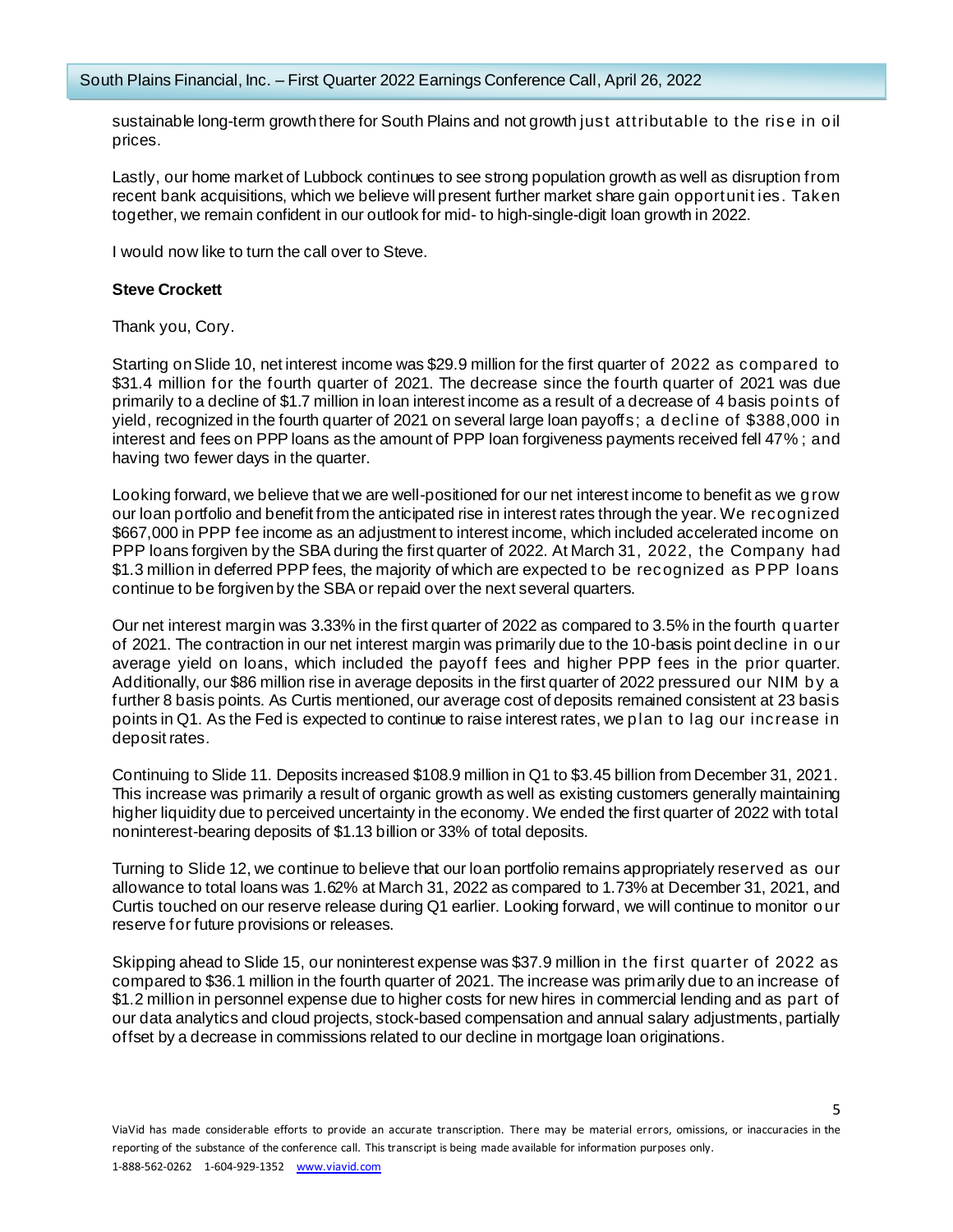Additionally, there was a \$480,000 increase in legal expense and a \$362,000 loss on fixed asset disposals during the first quarter of 2022. Our efficiency ratio was 70.3% in the first quarter of 2022 as compared to 66.1% in the fourth quarter of 2021. This was expected and largely attributable to the slowdown in our mortgage banking activity and increased personnel cost.

Moving ahead to Slide 17, we remain well-capitalized with tangible common equity to tangible assets of 9.11% at the end of the first quarter of 2022, a decline from 9.85% at the end of the fourth quarter of 2021. The decline was mainly driven by a \$30 million change in the fair value of our available for sale securities and cash flow hedges, net of tax. The change was caused by the large increase in interest rates experienced in Q1, which reduced our tangible book value per share by \$1.70.

I will now turn the call back to Curtis for concluding remarks.

# **Curtis Griffith**

Thank you, Steve.

To conclude, I am pleased with our first quarter results as we continue to position the Company for steady growth and improved profitability. We are recruiting experienced lenders to our MSA markets , have transformed our operations in the Permian Basin, and are benefiting from strong economic growth in our home market of Lubbock and all across Texas. We are benefiting from strong underlying loan demand and have confidence we will achieve our goal of mid- to high-single-digit loan growth in 2022.

Additionally, as the Fed raises interest rates, we believe our deposit costs will lag the rise in rates, which will further contribute to margin expansion. Lastly, the credit quality of our loan portfolio has continued to improve through the first quarter and positioned our team to release a portion of our reserves. Our results and the accomplishments of our outstanding employees provide us with optimism for the future.

Thank you again for your time today. Operator, please open the line for any questions.

# **Operator**

Our first question is from Brady Gailey with KBW. Please proceed with your question.

# **Brady Gailey**

Hey, thanks. Good afternoon, guys.

# **Curtis Griffith**

Hi, Brady.

# **Brady Gailey**

Why don't we start with an update on where we are on the lender hiring front? I think last quarter, you guys said you were about halfway through hiring the planned 20 lenders, maybe I think last quarter, you're about 10 through. But as you said, there's a lot of dislocation there locally in Lubbock from some M&A. Maybe just an update on how that's going and how the disruption may change those plans if they would potentially increase the plans beyond the 20?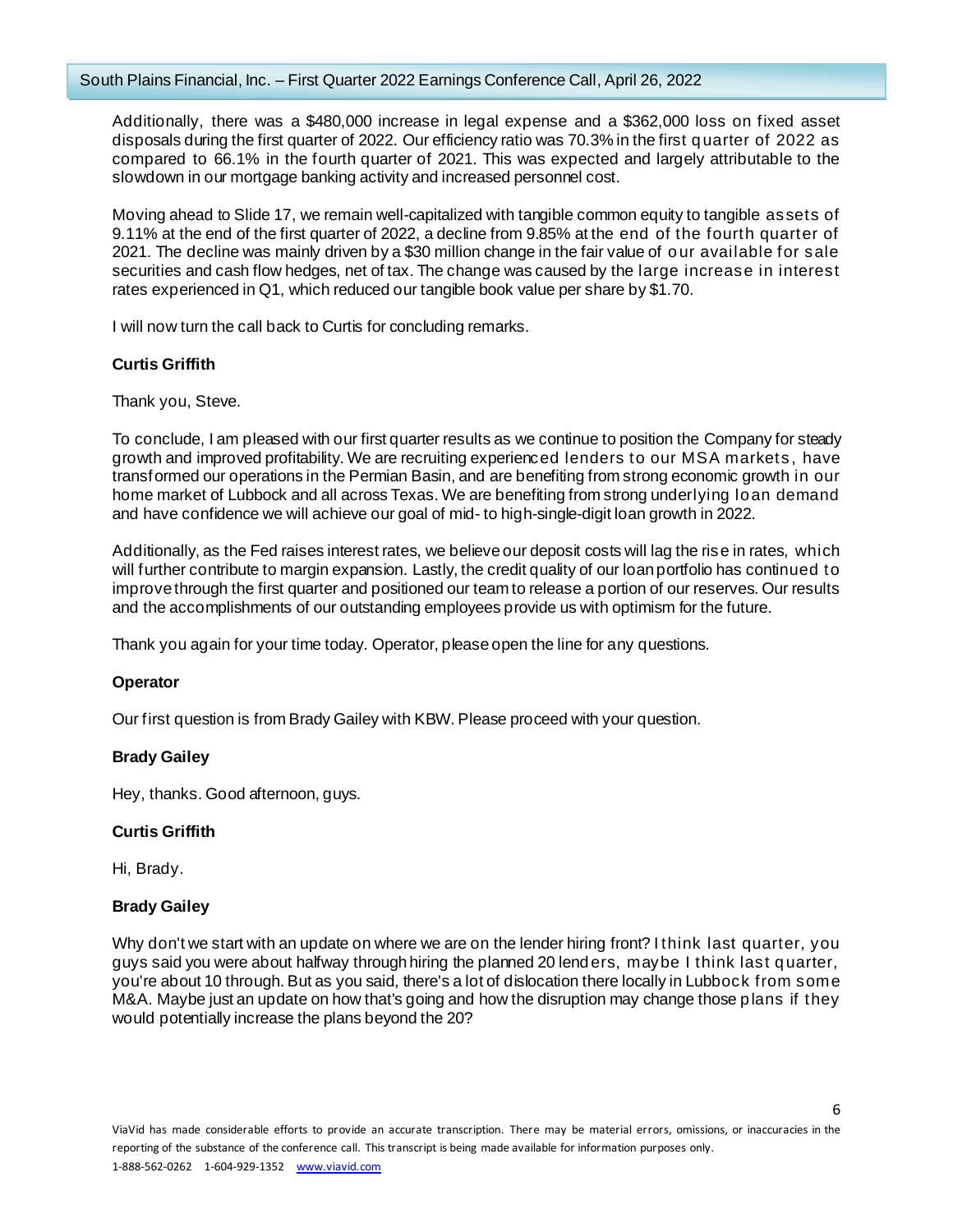## **Cory Newsom**

Hey Brady, this is Cory.

I don't know that we're necessarily trying to increase the plans, although we're consistently going to be looking for good hires that meet our credit culture and the philosophy of the way we do it, but here's the good thing. We think we're approaching about 75% success on where we've come on the lenders.

If you recall back in the last time we had a conversation, stuff really slows down at the end of the year as people are waiting for bonuses and things to kind of settle back out. That's kind of opened back up for us. A lot of the ones that we've been cultivating during that time frame are starting to come to fruition right now.

# **Brady Gailey**

All right. Then I know we talked about the expense base growing at kind of a low- to mid-single-digit level this year, but I know inflation continues to pick up. So, any update on how you think expense growth will pan out this year?

## **Steve Crockett**

Yes Brady, this is Steve.

Yes, we did see a little bit, probably a little bit larger increases on the salary side than we would have hoped initially, but with inflation in wages, with mortgage being a big part of that with somewhat of a slowdown in the mortgage area, we should see some benefit back to us on the expense side with commission expenses and then just some of the other line items there that would lower that number. So, we're still on track. Q1 was maybe just a little bit higher with still some of the higher mortgage numbers in there.

# **Curtis Griffith**

This is Curtis, Brady.

Yes, I don't want to say Q1 was a total anomaly, but we certainly did have a f ew things in there that probably won't be repeated at those levels. We did have kind of some stacked up legal expenses that all got paid during that quarter related to various projects. As Steve indicated, we did have kind of a tail on a good bit of mortgage activity. Those commissions did get paid out. As the mortgage activity slowed, that won't be repeated at those levels certainly in Q2. So, I think you'll see us kind of get back on track for that.

Inflation is very real, though and everybody is going to have to be competitive out there with what they're going to do with their personnel. We do see inflationary pressures on our suppliers as well. Nearly everything anybody buys out there, as we all know, is getting pushed up a little bit. We hope that we are seeing the peak on that in the next few weeks. Some people seem to think we are. Maybe this can at least moderate and not continue to see these 5% and 7% levels of increases just across the board.

# **Brady Gailey**

All right. Lastly for me is just on the reserve level. It's been coming down, but you're still north of 160 basis points in your allowance, which is still a pretty healthy level. Do you think we continue to see that come down over the course of the year as things improve, or do you start to bake in more of a recessionary scenario and hold that stable?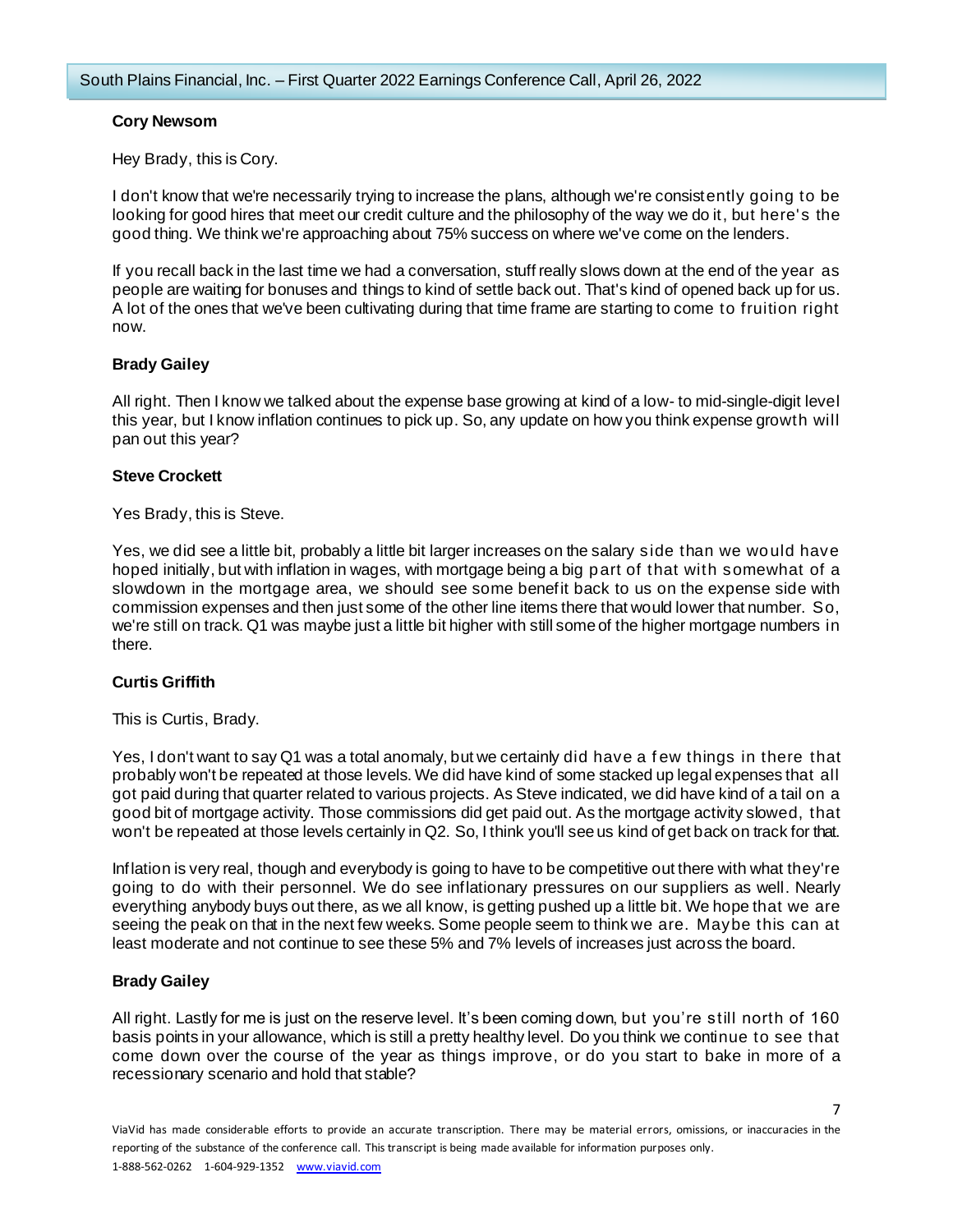# **Curtis Griffith**

Well, we had some really detailed discussion about that at our last Board meeting. In fact, there's a lot of uncertainty out there in the world. Of course, we continue to see new variants on COVID , and even though fortunately it doesn't seem to be as serious as some of the earlier versions, it's still happening. I don't think anybody knows the full effect of what's going on over in Ukraine and how that affects macro levels across the whole world economy. And we've got the Fed is pushing rates up, quite clearly, and that will have some impact on borrowers as it tightens up cash flow for them as those rates start moving up.

So, all those uncertainties in there, we still want to be cautious. As we've said all along, we're going to follow the math. Mr. Crockett is very good at running the numbers on it, and we're going to try to abide by what our models tell us and with some good qualitative adjustments thrown in there as well. Are we probably still a little on the high side? Well, we might be, but I think we're going very slow and very cautiously on pulling money out, and I think you'll see that trend continue.

## **Cory Newsom**

Brady, this is Cory.

We're always going to be conservative, and we're always going to use that lens in everything we do. The one good thing that's coming on the other side of it is, if you look at our pipelines and where we're going in the future, our pipelines are strong, and you may see some reduction in the percentage just as an effect of that I think, and as long as asset quality continues to improve like it is.

## **Brady Gailey**

Okay. Great. Thanks guys.

#### **Curtis Griffith**

Thanks, Brady.

# **Operator**

Our next question is from Brad Milsaps with Piper Sandler. Please proceed with your question.

#### **Brad Milsaps**

Hey, good afternoon.

#### **Curtis Griffith**

Hi, Brad.

#### **Brad Milsaps**

Appreciate you guys taking my questions.

Just kind of curious if you could maybe talk about the NIM a little bit. I know there are a lot of moving parts with the liquidity and then some payoffs that you expect in the second quarter, b ut do you think you're getting close to a bottom in the NIM this quarter and it can start to move higher maybe with what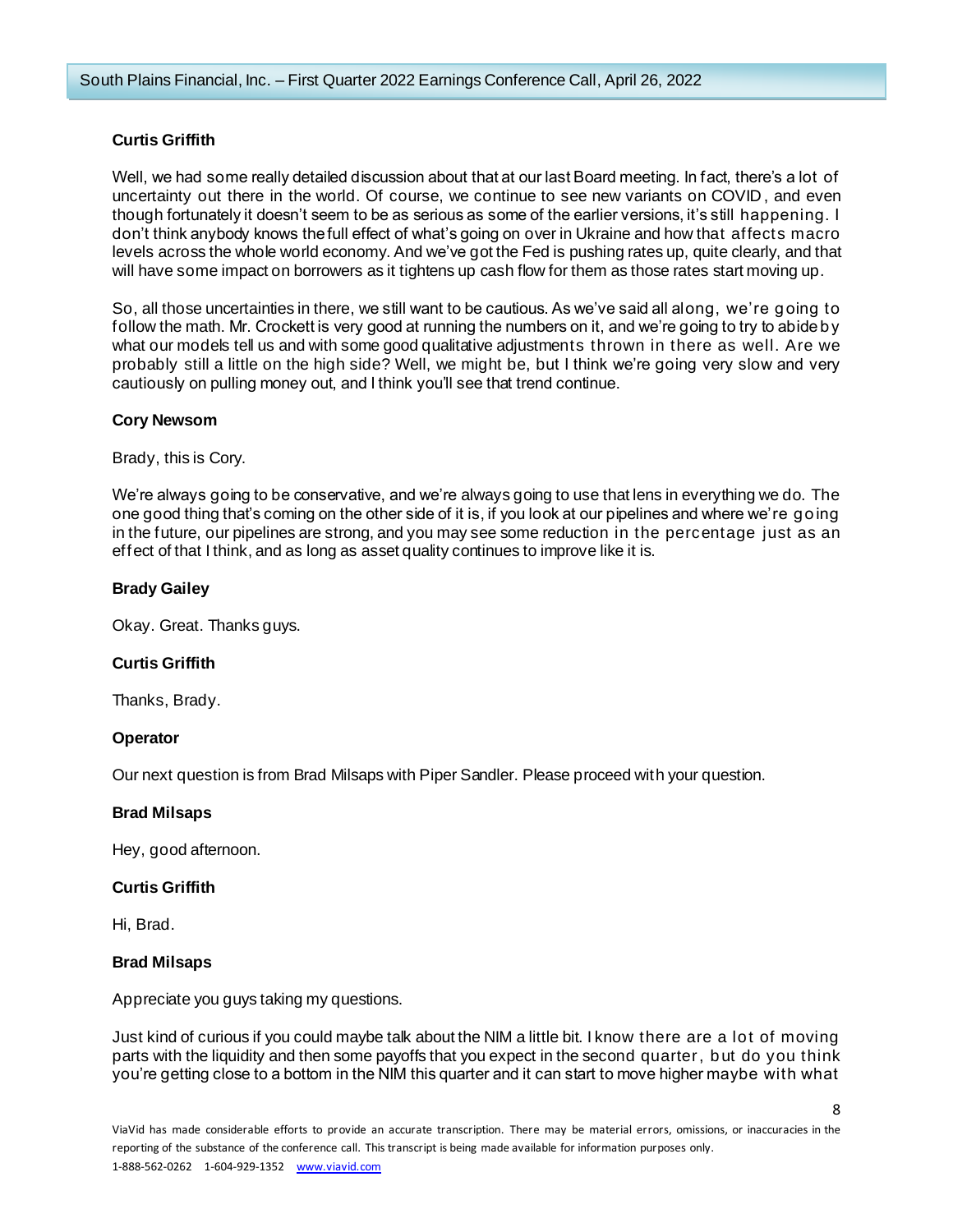the Fed is doing? I know that historically you guys are maybe a little bit more neutral maybe than some. Anyway, just any color you could provide there, I would really appreciate.

#### **Steve Crockett**

Yes, sure, Brad. This is Steve.

I would say we're hopeful that that has gotten toward the bottom. We do continue to grow loans but there's still a lot of competition on loans and primarily on rate, so we're having to be competitive on that a little bit. We're still seeing pressure on that side. We have redeployed some of the liquidity into securities as well that are at higher rates, so that should help us offset some of the pressure we would see on the loan side.

But yes, I mean, generally, in a rates up environment, we are slightly asset sensitive. So that should be helpful to us overall. We are hopeful that we'll see kind of that bottoming out of that deposit growth. We want to still see deposit growth, but that may not be at the same rate that we've seen that growth over the last year, two years.

#### **Cory Newsom**

Brad, this is Cory.

If you look at the amount of liquidity that we've got, we've never hidden from the fact that we're going to lag rates up. We just are. We think by the time we kind of work through the transition with some of this movement—and unfortunately there's a lot of competitive pressures out there of people still trying to get stuff priced on what it was like before the rate increases. We're just having to adjust out of that. We don't necessarily agree. I don't know that we're at the very bottom, but I don't think we're far off of it. I think it' ll start to turn around the right way.

#### **Curtis Griffith**

I do too. I think we'll start seeing, probably during Q2 maybe, and then we'll start easing back up a bit for the reasons Cory and Steve are mentioning, but there's also a factor in there. As we've worked through some of these larger, pretty complex real estate transactions that we've been putting on the books in Q1 , many of those were at rates that were negotiated even weeks earlier than when the loan actually gets funded. So, we are going to live to what we've told the customer, and now we are getting to make some of those adjustments in the deals we're looking at today. As you see some of those come on the books later on in Q2, some of those are going to be at some improved levels.

The competitive pressures are still real strong and we're going to pass on a few things. Some people are just still making some awfully cheap pricing out there, and we're beginning to work ours up a bit. I think you will begin to see the NIM start creeping up during Q2 and hopefully upward track on through the rest of the year. We'd love to get it back up to our more historic levels.

#### **Brad Milsaps**

Great. That's helpful. Just on that topic, where are you seeing new loan yields come on the books? I think the core yield was 4.74% in the quarter. I assume it's competitive, it's somewhere south of there, but just trying to get a sense of how much more pressure you could see. Can you remind me the percentage of the loans that reprice in fairly short order with any move in Fed funds or LIBOR?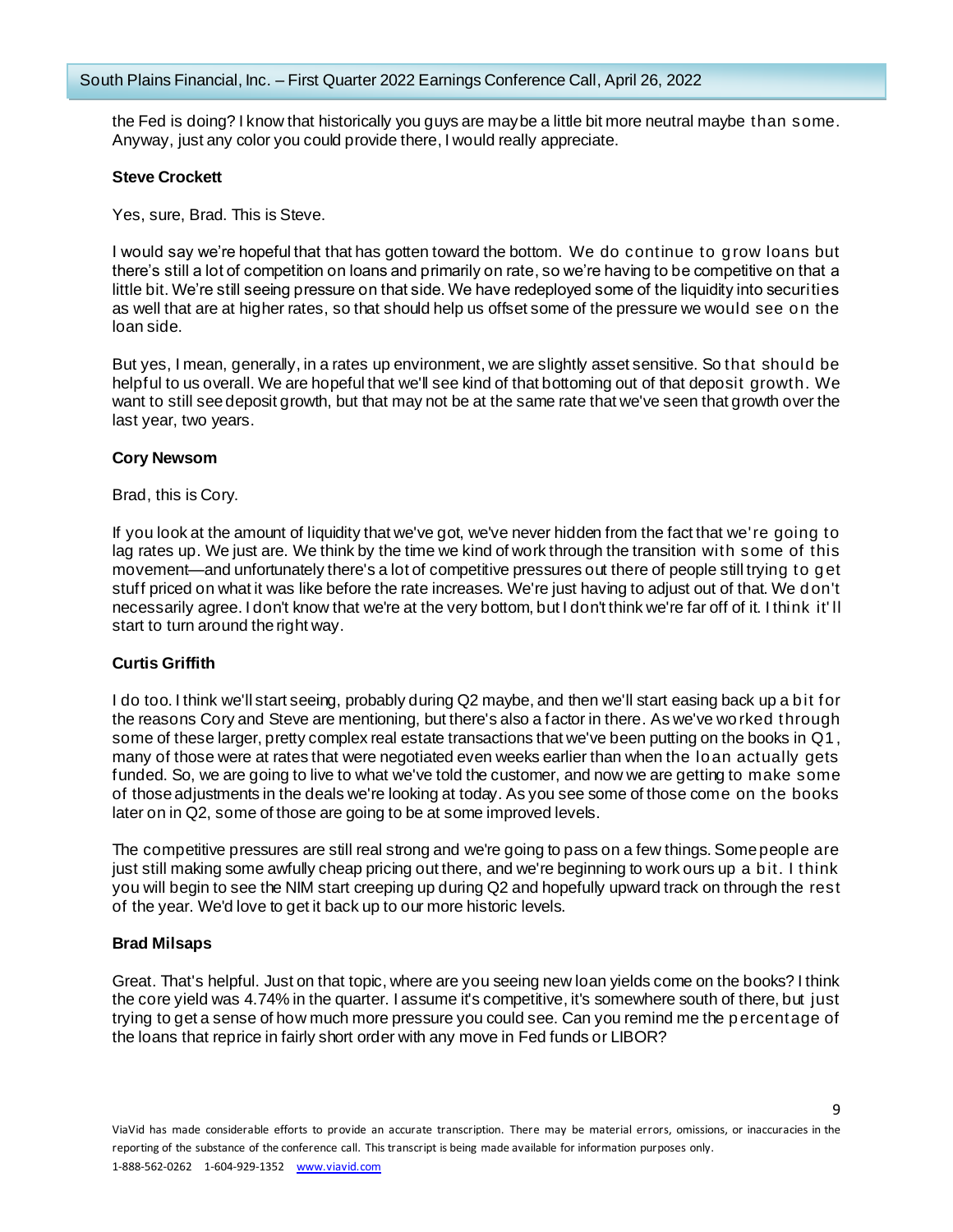## **Steve Crockett**

Yes, so I'll start first.

I should have mentioned it earlier. In the deck we did add a graph on Slide 6 that's got some information on fixed versus variable rate. That 49%, almost 50%, of our loans are fixed but we've got 17% that would reprice immediately, with another 9% or so that will mature or reprice in the next 12 months.

## **Cory Newsom**

Brad, a lot of what we're trying to do is we're trying to avoid as much of the fixed rates as we can and try to get back more to a floating version because this is where you want to be, floating, when things are headed back up. While we're probably a little bit more competitive in pricing, which our spread's not quite as good as we'd like to have, it's kind of like the devil you know through the whole thing. That's what we're focused on right now is making sure that we can maintain whatever spread that we agreed to throughout the life of the loan and not wake up in a few quarters and start regretting some decisions.

#### **Brad Milsaps**

Got it. Sorry, Steve. I see that now. I apologize for that.

Then maybe just final two questions for me. Would you guys anticipate sort of being active in a similar manner in the buyback to the extent the stock stays here? Then Curtis in your initial comments, you kind of mentioned run rate earnings at \$0.50. It sounds like you are excluding the MSR and then the SIBC gain. Was there anything else in there that you guys are sort of taking out to get to that \$0.50 number?

# **Curtis Griffith**

No, that's really what we've thrown out because there are one timers right there.

#### **Brad Milsaps**

Got it.

# **Cory Newsom**

A lot of the things that we're trying to do as we look at that is we know we might spend a little bit of money right now, but everything we're trying to spend monies on is things going to help us to make money in the near term.

# **Brad Milsaps**

That's great. Any thoughts on the buyback?

# **Curtis Griffith**

Well, as far as I know, we'll likely continue. As we've said all along, we think at these levels the stock is a good investment, so we'll continue to spend some money doing that. If you see the track on it, you can probably tell that some days we buy more than others. We still think there's good value right there and would expect, unless we see a significant upturn in the broader market, that we'll probably still be in the market and buying back some of our own stock.